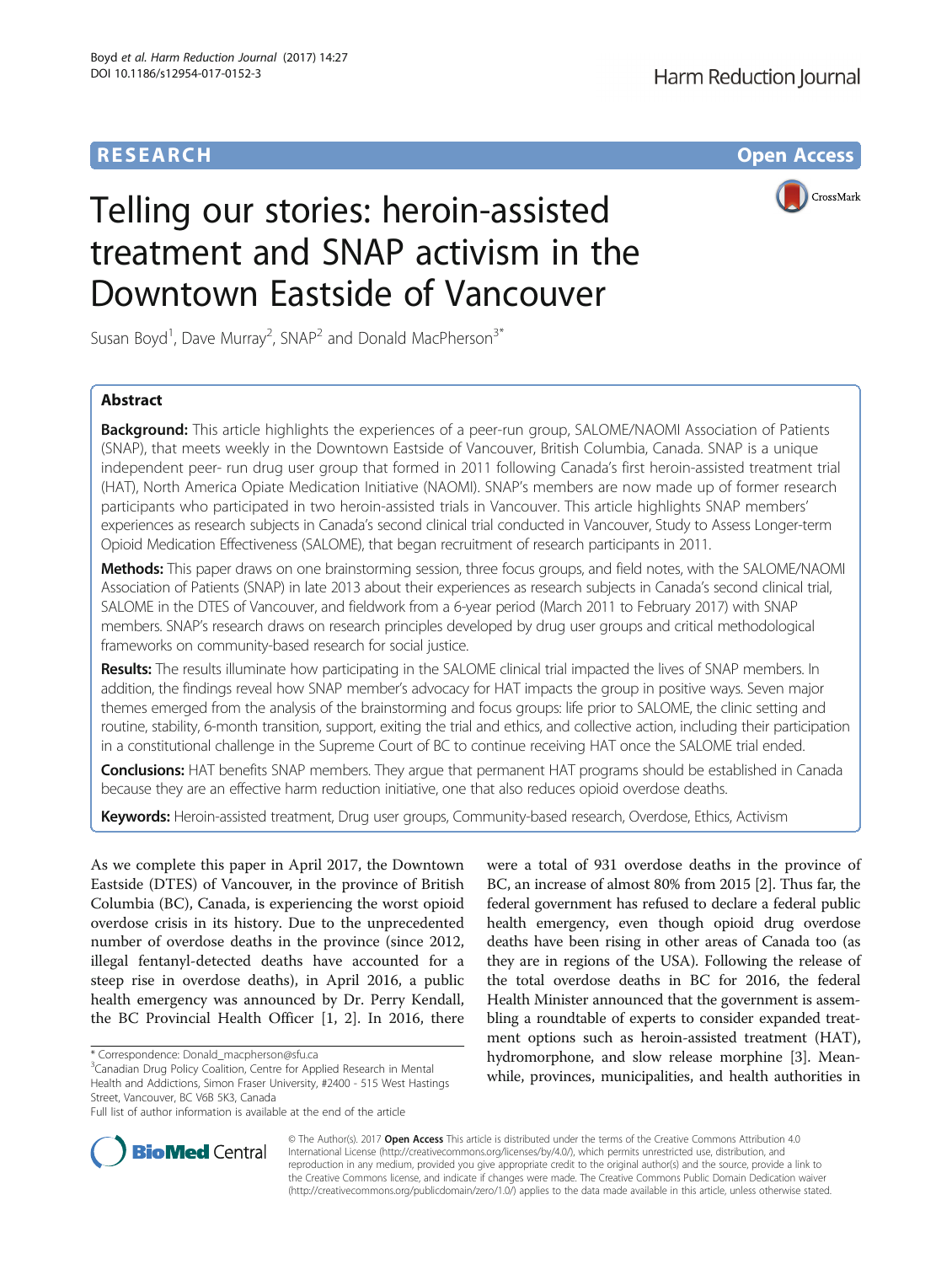Canada continued to work without increased funding from the federal government to stem the crisis.

Due to the lack of a full response by the federal government to the overdose death crisis, in September 2016, in defiance of federal law, activists set up two unauthorized supervised injection tents in the DTES of Vancouver. These community actions were followed up by the BC Minister of Health, announcing in December 2016, that rather than waiting for formal federal approval for safer injection sites, "overdose prevention sites" (small sites established in community services) would open in Vancouver and other areas of BC. Ten months into the public health emergency, the federal government announced in February 2017 that it has earmarking \$10 million in health care funds to address the opioid crisis in BC. However, it is unclear how funds will be spent. Meanwhile, calls for expanded heroin-assisted treatment and hydromorphone have grown.

This article explores, through the voices of SALOME/ NAOMI Association of Patients (SNAP), the benefits of HAT, the necessity for the immediate establishment of HAT and other alternative harm reduction programs throughout Canada, and the need to legalize and regulate currently criminalized drugs to stem the crisis.

This paper begins with a short historical summary of drug treatment and two clinical trials in Canada to contextualize our research, drawing on one brainstorming session and three focus groups with SNAP members conducted in late 2013 about their experiences as research subjects in a second HAT clinical trial in the DTES, the Study to Assess Longer-term Opioid Medication Effectiveness (SALOME). Also included are findings from ethnographic fieldwork over a 6-year period (March 2011 to March 2017) with SNAP members. SNAP is a unique peer-run independent drug user group made up of former research participants who participated in one or both HAT trials in the DTES.

This paper highlights SNAP's ongoing advocacy for HAT, including their involvement in a constitutional challenge in the Supreme Court of British Columbia, to continue receiving HAT once their participation in the SALOME trial ended. In 2013, HRJ published SNAP's (formerly NPA) first article about their experiences in the first HAT trial in the DTES [[4\]](#page-12-0). Because the second HAT trial differed quite substantially from the first, and the social and political environment had also changed, SNAP set out to conduct a follow-up study of its members' experiences.

# Background

As noted above, in order to contextualize the experiences of SNAP members, we provide a brief history of publicly funded drug treatment and two clinical trials in Canada. It may surprise readers to learn that Canada did

not set up publicly funded drug treatment programs after heroin and other drugs were criminalized in the early 1900s. It was not until the late 1950s and 1960s that the first publicly funded drug treatment programs were set up in secure units in prisons, rather than in the community. These programs were abstinence based.

In 1959, the Narcotic Addiction Foundation of British Columbia (NAFBC) began to prescribe methadone to ease withdrawal for some of their patients [[5\]](#page-12-0). This was possible because some of the legal restrictions enacted in the 1920s that made it illegal for doctors to issue a prescription for "non-medical" or addiction maintenance purposes to "known addicts" were finally lifted in the Narcotic Control Act of 1957 and 1961. Thus, physicians could begin to provide some alternative treatments. Following the dramatic increase in drug use among Canadians in the 1960s, the Canadian Commission of Inquiry into the Non-Medical Use of Drugs (the Le Dain Commission) was established in 1969. After completing its research and consultations, the Le Dain Commission recommended expanding public funded drug treatments and services and establishing methadone maintenance programs throughout Canada. The Commission also recommended that prison time for possession of criminalized drugs such as heroin should end [[6\]](#page-12-0).

Following the Le Dain Commission, drug treatment options expanded in Canada alongside increased criminal justice control [[7\]](#page-12-0). However, abstinence-based programs predominated. Yet a change was brewing, and by the late 1980s and early 1990s, harm reduction was emerging in and outside of Canada as an alternative to abstinence-based models of treatment. In the DTES, one of Canada's poorest urban neighborhood, harm reduction initiatives were seen by many as a practical tool to save lives [[8](#page-12-0)]. The DTES has long been a place where residents actively come together to demand and make change, and they did so in the 1990s to implement drug policy reform [\[9](#page-12-0), [10\]](#page-12-0). In the early and mid-1990s, the DTES experienced rising overdose deaths. In 1993, the Minister of Health and the Attorney General of BC responded by appointing the Chief Coroner, Vince Cain, to lead a task force inquiring into the rise of overdose deaths in the province. Following 8 months of consultations, the task force released its 1994 report, "The Report of the Task Force into Illicit Narcotic Overdose Deaths in British Columbia." The report made clear that the "War on Drugs" was "an expensive failure" and linked prohibitionist policies to overdose deaths in the province ([\[11\]](#page-12-0), p. vi). The Chief Coroner recommended expanded treatment and harm reduction programs and access to naloxone. The Chief Coroner also recommended that heroin-assisted treatment and the legalization of drugs be considered. In the meantime, the report recommended that the decriminalization of simple possession of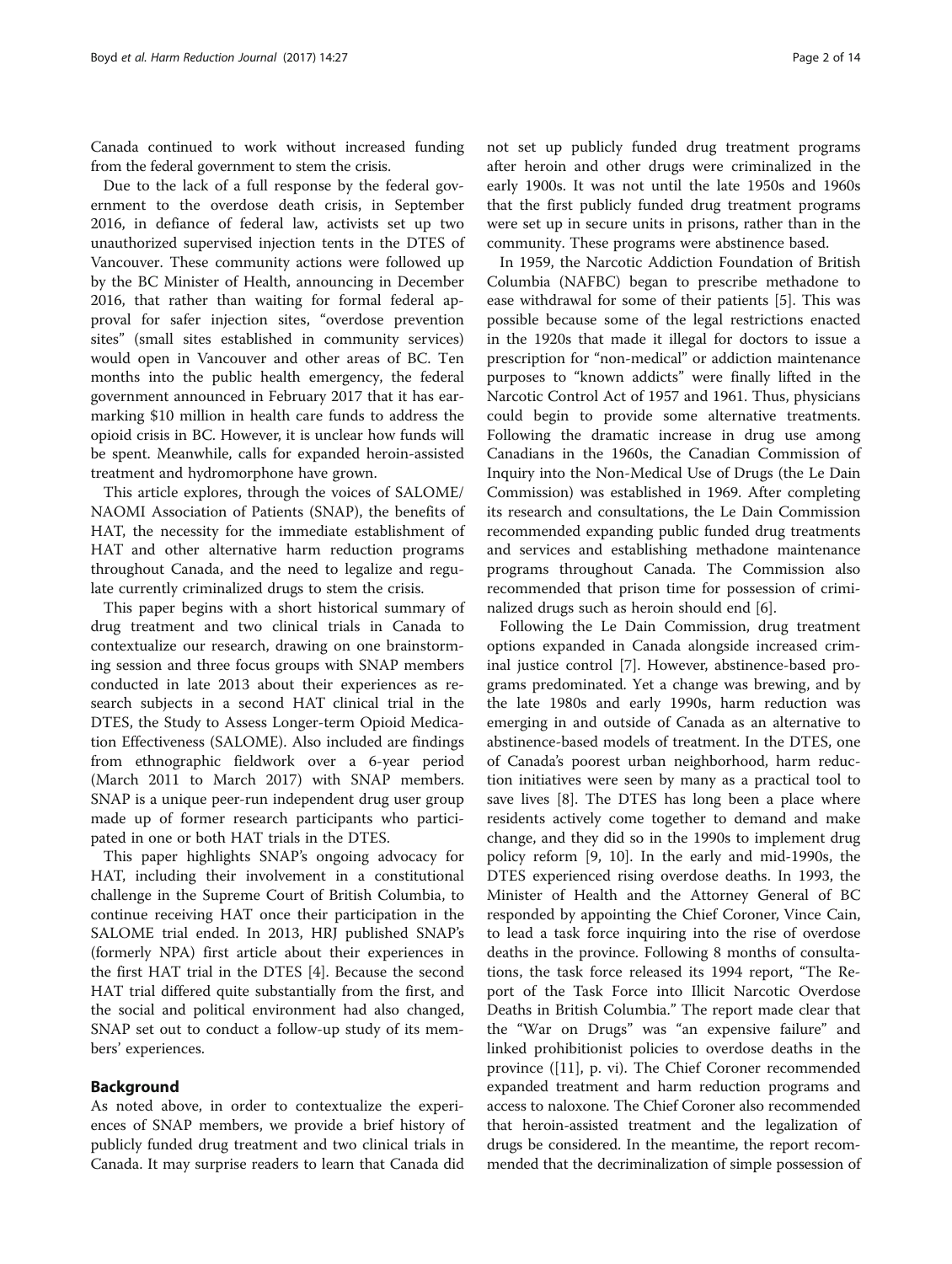all illegal drugs be immediately implemented [\[11\]](#page-12-0). However, most of the report's recommendations were not put into action, and overdose deaths continued to rise alongside escalating HIV/AIDS and hepatitis rates.

The failure to respond to the crisis galvanized social activists into action. Demands included an end to drug prohibition, the creation of a federally sanctioned supervised injection facility in the DTES, and expanded harm reduction initiatives, including HAT [[9, 10](#page-12-0)]. A few years after the Chief Coroner's report, in 1997, the Vancouver/ Richmond Health Board declared a public health emergency; yet a year later, overdose deaths and infection rates continued to rise [\[9](#page-12-0)]. Speaking at a press conference in August 1998, Bud Osborn, a long-time poet, activist, and co-founder of Canada's first drug user union, the Vancouver Area Network of Drug Users, and then New Democratic Party Member of Parliament, Libby Davies, commented on the overdose crisis and offered concrete solutions: safer injection sites and heroin-assisted treatment so that people who used illegal opioids would no longer be vulnerable. Libby Davies argued:

"These deaths are preventable. It's the responsibility of all levels of government to deal with the crisis. We ignore it at our peril" [[12](#page-12-0)].

The harms stemming from punitive drug prohibitionist policies were highlighted by Bud Osborn, Libby Davies, and many others. Legalization of criminalized drugs was long advocated as a necessary policy directive to save lives [\[9](#page-12-0)]. Due to the efforts of activists, the City of Vancouver began to take steps. Spurred on by Mayor Philip Owen, alternative drug policies were seriously considered to stem the crisis. The City hosted several public events in 2001 and developed the Four Pillars' approach to reduce the harms of drug use in Vancouver: prevention, treatment, harm reduction, and law enforcement. Expanded harm reduction programs, including the establishment of HAT and safer injection sites, were recommended in the subsequent report [\[13](#page-12-0)].

Unfortunately, the federal government of Canada ignored some of the key harm reduction strategies put forth by the Four Pillar's approach prior to the overdose death crisis in Vancouver in the 1990s, including safer injection sites and heroin-assisted treatment. Needing federal approval, it took until 2003 for Canada's first safer injection facility, Insite, to open in the DTES, and it was not until 2015 that a second smaller site was formally authorized at the Dr. Peter Centre in Vancouver. At the supervised injection and overdose prevention sites, not one overdose death has occurred [\[2\]](#page-12-0). In 2001, the federal government rejected a request by the Portland Hotel Society (PHS), a non-profit social, health, and housing agency that advances harm reduction approaches in the DTES, for legal permission to prescribe pharmaceutical heroin in Vancouver [\[3\]](#page-12-0).

# Clinical HAT trials in Canada

Following Switzerland's success with HAT in the 1990s, other European countries adopted similar models, providing a "rich data set on the feasibility, efficacy, safety and effectiveness of HAT" ([\[14](#page-12-0)], p. S151). However, rather than draw on early positive results and apply them in a Canadian context, in 2005, the first Canadian HAT clinical trial, North American Opiate Medication Initiative (NAOMI), opened in the DTES and Montreal [\[15](#page-12-0)]. Research participants in the NAOMI study were randomized into groups: one received injections of heroin (diacetylmorphine) or Dilaudid (hydromorphone) and the other received oral methadone. Each day research participants had to travel up to three times a day to the clinic to receive their doses. Prior to and following their dose, SALOME staff observes each participant for adverse effects.

Similar to international studies, NAOMI found that HAT proved to be a safe and highly effective treatment for people with chronic heroin addiction who have not benefited from other treatments, "including decreased use of illicit 'street' heroin, decreased criminal activity, decreased money spent on drugs, and improved physical and psychological health" [[15\]](#page-12-0). However, the follow-up to the NAOMI study turned out to be unlike that of every other nation that has conducted a HAT trial. The Declaration of Helsinki guidelines developed by the World Medical Association to guide ethical medical research state:

[the] well-being of the individual research subject must take precedence over all other interests .… At the conclusion of the study, patients entered into the study are entitled to be informed about the outcome of the study and to share any benefits that result from it, for example, access to interventions identified as beneficial in the study or to other appropriate care or benefits .… Some research populations are particularly vulnerable and need special protection. These include those who cannot give or refuse consent for themselves and those who may be vulnerable to coercion or undue influence [\[16\]](#page-12-0).

Nevertheless, despite these guidelines and the recommendations of the World Health Organization and UNAIDS 2011 report: Ethical Engagement of People Who Inject Drugs in HIV Prevention Trials [\[17\]](#page-12-0) that clinical trial participants be offered continued treatment at the end of a trial if the treatment is found to be effective, NAOMI did not have such an exit strategy in place following the end of the trial. Research participants were therefore forced to discontinue treatment [[4,](#page-12-0) [18\]](#page-13-0).

Because a small number of research participants (24 participants) in the NAOMI trial received injectable hydromorphone and were not able to distinguish it from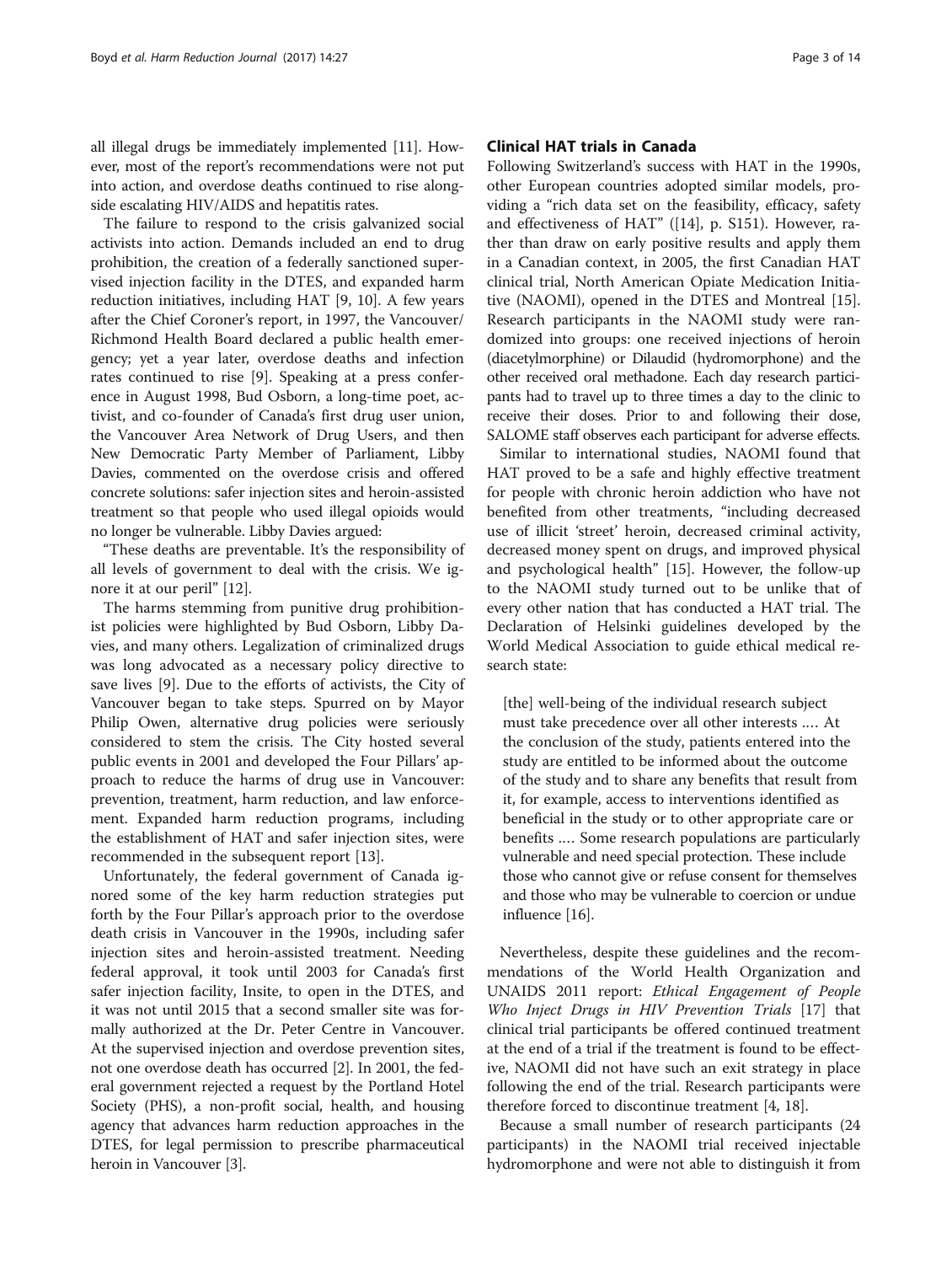diacetylmorphine, NAOMI researchers decided to conduct a new trial. They pointed to the stigma associated with heroin as an obstacle; they argued that less stigma is attached to the synthetic opioid medication hydromorphone. Ignoring how HAT programs have been successfully set up in numerous diverse countries as well as the concerns surrounding hydromophone (a licensed pain medication, yet not licensed for opioid addiction treatment), in December 2011, another clinical trial opened its doors in the DTES, the Study to Assess Longer-term Opioid Medication Effectiveness (SALOME). The clinical trial recruited, once again, the most vulnerable of participants, long-term illegal opioid users, to compare hydromorphone to diacetylmorphine. The randomized clinical trial also compared the effectiveness of injection to oral doses of the medications after 6 months of treatment. All research participants injected their dose for the first 6 months; however, for the next 6 months of the study period, half of them were randomly switched to oral doses of the same drug [\[19](#page-13-0)].

Once again a permanent HAT program was not a component of the SALOME clinical trial, and participants exiting the study would be forced to discontinue treatment [[19](#page-13-0)]. It should be noted that SNAP members are not opposed to hydromorphone in and of itself if it proves to be effective for long-term opioid maintenance. However, SNAP argues that hydromorphone should not replace HAT for those who benefit from the latter treatment. SNAP also questions the assumptions of the SALOME researchers that HAT was not achievable in Canada and their lack of effort to achieve this goal following the NAOMI study. SNAP also questions the establishment of another new trial (SALOME) that lacked an ethical exit plan. SNAP argues that rather than conducting another trial, diacetylmorphine should have been provided in a program, thus preventing harm.

# SNAP emerges

Responding to the failure of a permanent HAT program being established following the end of the first Canadian HAT trial (NAOMI), in January 2011, Dave Murray, who had been a research participant in the NAOMI trial, organized an independent, peer-run mutual support group to meet weekly at the Vancouver Area Network of Drug Users (VANDU) site in the DTES. VANDU is Canada's oldest drug user union with a long history of activism. The peer-run group organized by Dave Murray was supported by VANDU. Initially named the NAOMI Patients Association (NPA), the group understood their unique status: at that time, they were the only Canadians or North Americans for that matter, to be recipients of HAT. All of the members of the newly formed peer group, NPA, had been research subjects in the NAOMI trial in the DTES at Crosstown Clinic [[4\]](#page-12-0). To be clear,

outside of having been a research subject in the NAOMI trial, the NPA is not affiliated with or supported by NAOMI or any other clinical trial. NPA is an independent peer-run drug user group. Similar to other peer-run drug user groups and unions around the world, NPA seeks to improve the lives of people who use illegal drugs and to advocate for change.

Almost a year after NPA was established, in December 2011, as noted above, another clinical trial, SALOME, was launched in the DTES. It too had no exit strategy or plans for establishing a permanent HAT program if the study found HAT to be effective [\[4](#page-12-0)]. NPA sought legal advice and also reached out to SALOME researchers/ staff before they began treating research participants at Crosstown Clinic and invited them to a weekly meeting. At the meeting held in July 2011, NPA shared their study results and recommendations (from research that NPA had conducted with their own members about their experiences as participants in the NAOMI trial) with the SALOME team. NPA also communicated ways to improve the experiences of research participants entering the new clinical trial. Yet the one main issue, the lack of an ethical exit strategy for research participants at the end of the SALOME clinical trial, was not fully heeded. Once the SALOME trial was underway in the early summer of 2013, with many NPA members as research subjects, the NPA group voted to change their name to SALOME/NAOMI Association of Patients (SNAP) to better reflect their membership. SNAP's mission statement below sets out their goals.

# SALOME/NAOMI ASSOCIATION of Patients (SNAP)

SNAP is a unique group of people who were participants in the NAOMI and/or SALOME heroin-assisted therapy (HAT) clinical trials in Vancouver, BC. We are an independent group dedicated to supporting each other and educating peers, researchers, government, and the public. We advocate for the human rights of people who use opiates, the establishment of permanent and less medicalized HAT programs in Canada, and an end to drug prohibition.

SNAP meetings include from 10 to 40 members each week. Women make up about a quarter of SNAP membership. The majority of SNAP members are receiving social welfare or disability benefits. Members are drawn from the greater Vancouver area; however, the majority of members reside in the DTES. Meetings are held each week on Saturdays and begin with a round of introductions by members, followed by an agenda made by members that list issues to report on or to discuss. At the end of each SNAP meeting, a moment of silence is held in memory of all friends and family who have died. Increasingly, the overdose crisis has become a focus of SNAP members as the death rate climbs. Since 2011,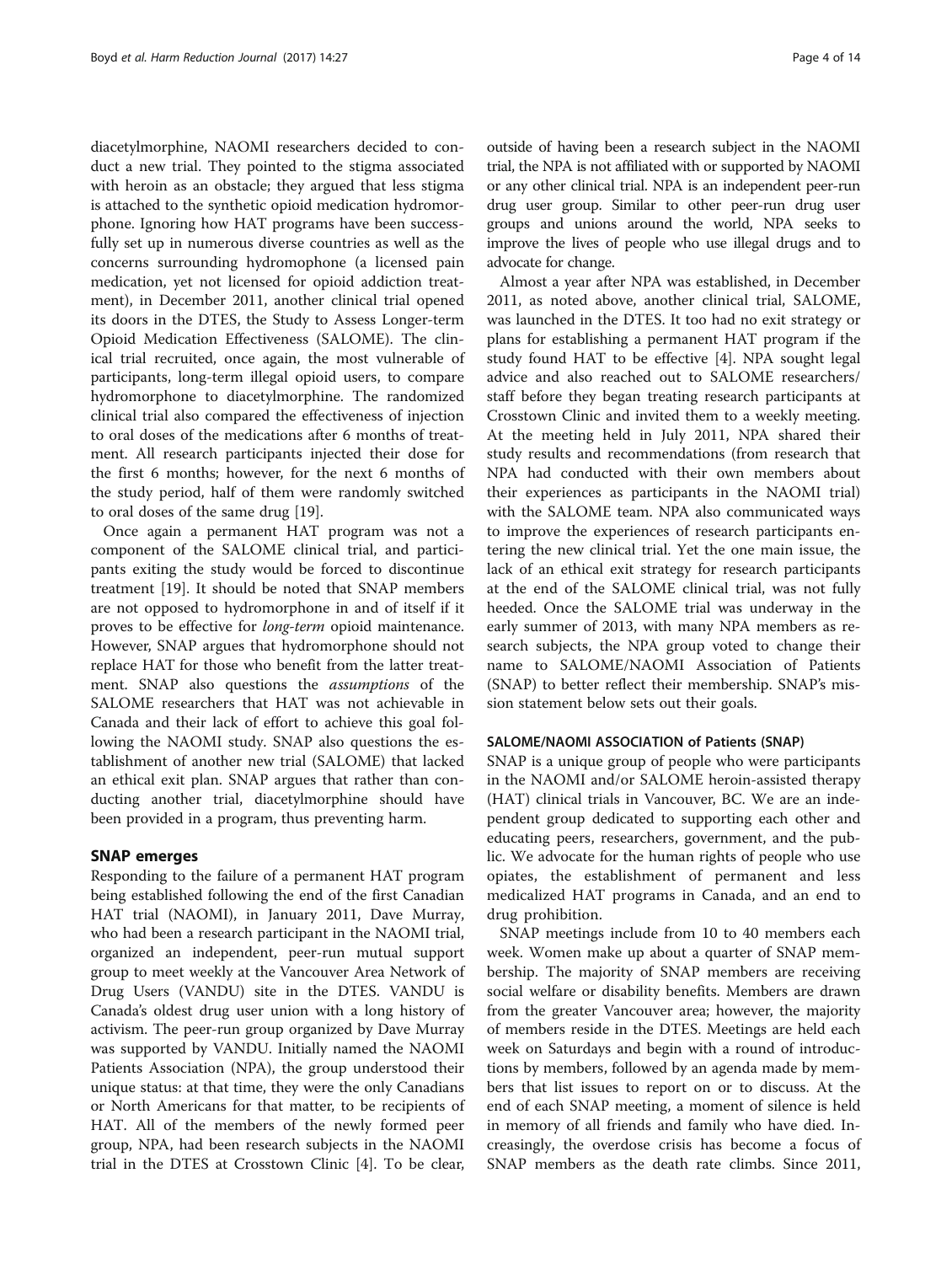many cities in BC have been hit hard by the overdose death crisis; however, Vancouver has experienced the most deaths and SNAP members have lost friends and family [\[2\]](#page-12-0).

# **Methods**

In March 2011, the lead author was invited by SNAP to attend weekly meetings and to collaborate with the group on a research project. The SNAP group determines the research agenda, and the lead author helps to facilitate the collaborative research process and the dissemination of results at public forums and conferences. Field notes are recorded at each weekly meeting. In 2011, neither the lead author nor the SNAP group envisioned collaborating for over 6 years. However, further advocacy by SNAP, and outside events, led to the group's decision to conduct further research to capture the experiences of their members. Similar to the group's earlier collaborative research, conducted in 2012, SNAP's current research draws on research principles developed by drug user groups, such as VANDU, and critical methodological frameworks on community-based research for social justice [\[4](#page-12-0), [20](#page-13-0)–[23\]](#page-13-0). As was the case with their early research, the SNAP members drew from a poem written by Sandy Cameron, *Telling Stories*, to guide their research [[24\]](#page-13-0).

# Telling Stories

We need to tell our own stories. If we don't tell our stories, People with power will tell our stories for us. And we won't like what they say. When we tell our stories, we reach out to each other And build community.

Sandy Cameron was a long-time activist and poet in the Downtown Eastside. His poem exemplifies the spirit of the SNAP research project, the goal to tell "our own stories" about HAT trials in the Downtown Eastside of Vancouver, the quest to set up HAT programs and ultimately end drug prohibition.

In order to better understand SNAP experiences as they participated in the second clinical trial in the DTES, with the consent of the group, the lead and second author conducted a brainstorming session with members to identify specific areas to investigate, followed by three focus groups conducted in 2013 with a total of 17 SNAP members (12 men and 5 women). In addition, agenda and ethnographic field notes from weekly meetings and events from March 2011 to March 2017 were examined by the lead author to provide further context about events related to HAT and the SNAP group. The research project

received ethics approval from the University of Victoria, BC. All SNAP members were granted confidentiality and anonymity and signed a consent form prior to participating in the research. The focus groups were recorded and transcribed by the lead author, and all identifying information was removed; the transcriptions were then brought back to SNAP, and further discussion led to a coding schedule.

The transcripts were analyzed drawing on a method of comparison and questioning; thus, themes were identified not only through the brainstorming session and focus group questions but also from the data. In telling their story, seven major themes emerged from the brainstorming and focus groups: life prior to SALOME, the clinic setting and routine, stability, 6-month transition, support, exiting the trial and ethics, and collective action.

To facilitate the collaborative research process, a hard copy of identified themes, analysis, and findings were distributed to SNAP members at weekly meetings and read out loud and discussed over a 4-month period. SNAP members provided feedback, and the lead author incorporated their comments each week until an approved draft paper was complete. The back and forth process with SNAP members was laborious; however, during each stage of the process, collaboration was assured. The collaborative writing process began again in 2016 when SNAP made the decision to revise the paper in order to include a discussion of more recent events. The themes identified above are expanded upon in these pages.

The research approach undertaken made visible the diverse experiences of the members of SNAP and is attentive not only to the research process but also to input by participants and communication of the results to the wider public. In so doing, SNAP's research is relevant to policy making. The findings below capture some of the shifts, tensions, activism, and hopes of SNAP members for ethical harm reduction services and drug policies.

## Results

# Life prior to SALOME

A number of the SNAP focus group participants spoke about their life prior to entering the SALOME trial and the difficulties they faced, including obtaining money to support their use of a criminalized drug. One male participant stated:

My habit was going wild .… I was spending a ton of money on heroin and on opiates — of all kinds, actually.

The SALOME trial recruited a total of 202 participants between December 2011 and December 2013. However, the start and exit date for participants differed. For many, the start date was months away from their recruitment.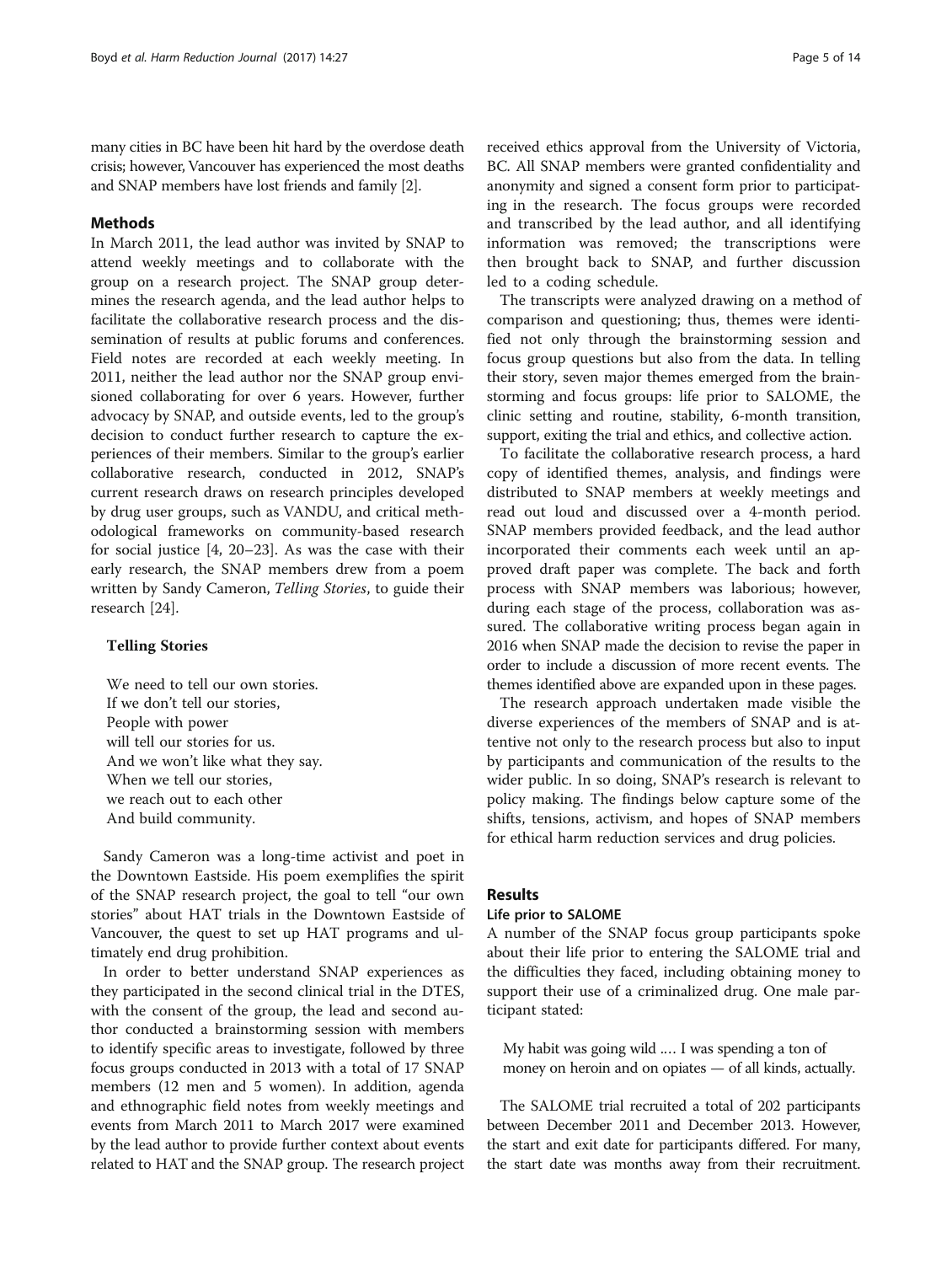One male participant explained that his health was deteriorating prior to getting into SALOME:

My life .… was becoming unglued before I could get on the SALOME project. I found out it was going to take me about 11 months before I could get on the program.

Another participant pointed out that he sold drugs and stole to support his addiction to heroin:

I found out about the program at the Pigeon Park Savings Bank .… and they told me they would get ahold of me. It was a year and four months before I got contacted. In that time, you know, I sold drugs, I dealt, I stole. I did whatever I did to get the money for dope.

One woman who had also been a NAOMI patient and was now a SALOME patient reported on the period after the first clinical trial ended and prior to the start of the SALOME trial:

[It was] tough, it cost me a lot of money. Ate all my [welfare] check. I am left with maybe \$100. each month for food, or whatever.… All you focus on is how am I going to get the money, you don't have time for anything else.

For most of the SNAP participants, it was difficult to avoid participating in illegal activities prior to participating in SALOME clinical trials, even if this meant obtaining heroin on the illegal market. Another woman explained why she wanted to be a SALOME patient:

I didn't want to be walking the streets. I didn't want to be selling stuff. I didn't want to be stealing stuff. I didn't want to be stealing from my dates and getting hurt because of it, because when I'm sick .… you're hurting.

Her comment is especially potent given gender inequality and ongoing systemic violence against poor women in and outside of the DTES, and more specifically, gender violence against Indigenous women in Canada as a "durable feature of colonial power relations" ([\[25\]](#page-13-0), p. 7; [[26](#page-13-0)]). For the majority of the participants in the three focus groups, a 13-month reprieve while they were registered as a patient in the SALOME clinical trial was all that mattered. One other participant explained the situation:

You're sick. It's free dope. Plain and simple, it's free dope. That's what they were after. You know, they don't have to worry about their habit for a year or whatever.

Some SNAP participants paid little attention to the details, including release of information forms (to physicians,

Vancouver Police Department, PharmaNet, Ministry of Employment and Income Assistance, etc.) and consent forms that they signed for the SALOME study. One participant said:

I was so sick I didn't read all of the rules and regulations .… You know, it's 30 pages long and I just signed everything because I was so sick.

Regardless of the rules and the parameters of the trial, the participants hoped to benefit from their participation in the study.

# The clinic and routine

Once participants discussed getting into the SALOME trial, they turned their attention to getting to and from Crosstown Clinic in the DTES, where, like the NAOMI clinical trial, the SALOME trial was conducted. Each day participants had to travel two or three times a day to the clinic to receive their doses of heroin (diacetylmorphine) or Dilaudid (hydromorphone). Following their dose, research participants had to leave the clinic; there was no place (such as a kitchen or living room space) set up for them to spend more time at the clinic after they were observed.

When asked what the clinic looks like, a woman participant recommended that Crosstown Clinic apply a "bit of paint" and "make it more bright." A few weeks after the focus groups ended, during their weekly Saturday meeting, SNAP members watched a Danish documentary titled Anyone for Coffee and Heroin? The film documents the first year of a heroin-assisted treatment program (not a trial) called Poppy in Denmark. The documentary follows the lives of both staff and patients at Poppy. SNAP members noted that the Poppy clinic stood out in stark contrast to Crosstown Clinic where the SALOME clinical trial was conducted. Whereas Crosstown Clinic is small and sterile, the Poppy clinic is informal and welcoming, bright and airy, with sun streaming in from large windows. At the Poppy clinic, the walls are painted white and covered in large colorful abstract paintings. SNAP members were astonished to see that patients at the Poppy clinic had all day access to a kitchen, meals, a living room area, a gym, and a sun deck on the roof of the clinic. The patients at Poppy also had access to social and legal support, housing, and therapy. In the documentary, housing in Denmark is depicted as consisting of one-bedroom apartments rather than single-room occupancy (SROs) or small studio apartments so favored for the poor by all levels of government in Canada [[27](#page-13-0)].

The participants spoke about the security and safety measures, the routine at Crosstown Clinic, and the administration of their doses during the trial. One woman explained that every time they arrived for their two or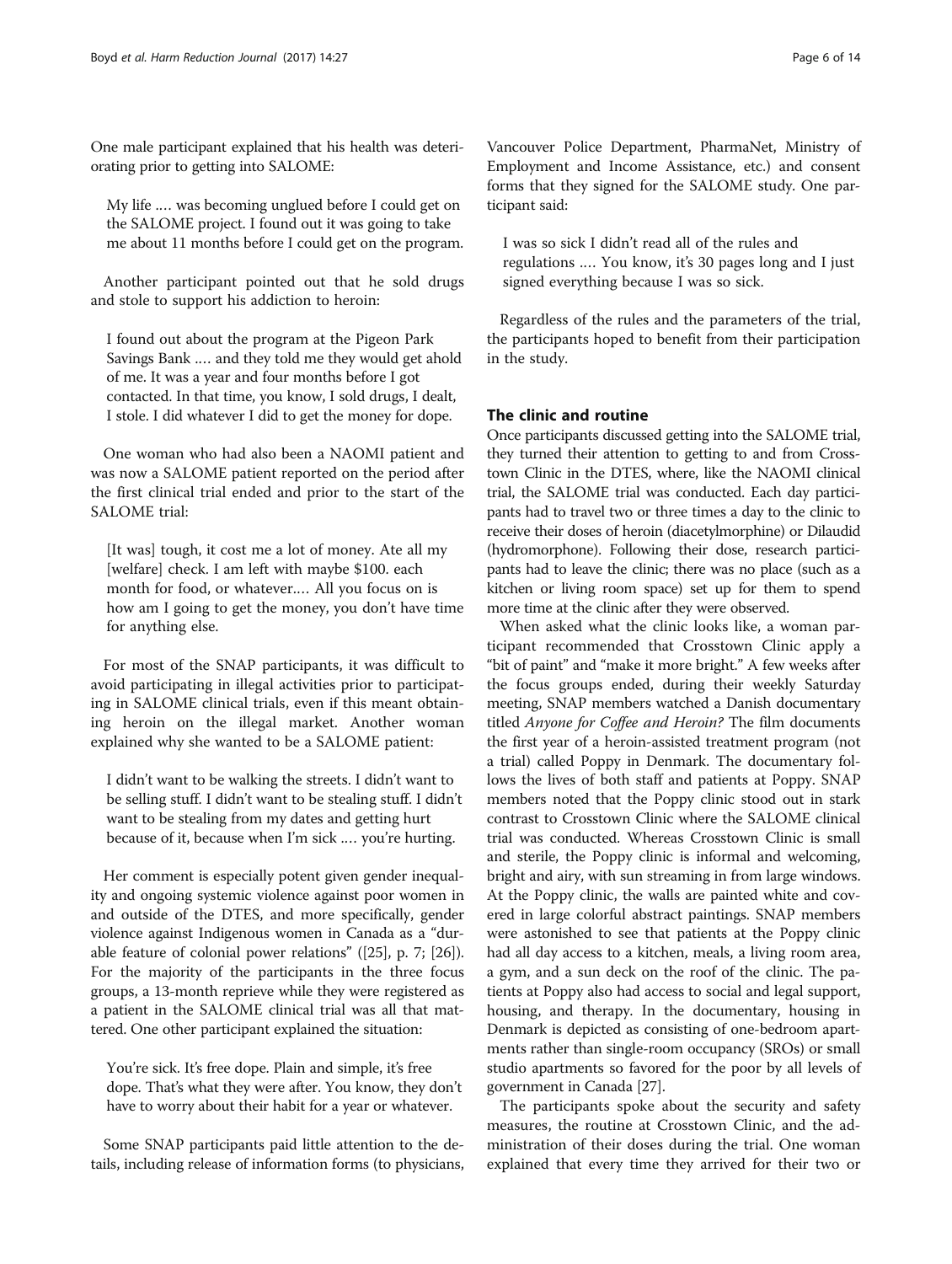three doses a day, they were buzzed in through two locked secure doors:

We have 10 minutes of an open-door system where if you're there you get 10 minutes from – like, if your dose is at 12:00, you get 12:00 to 12:10 to get in, and if you're even a minute late you're not allowed in. You can flex another time by phoning a number or showing up at the door, but sometimes you can phone at 10 o'clock in the morning, and you won't get a morning session .… So if you miss your time, you could possibly miss that whole session and you'll only get two a day, two – so that's two shots.

The focus group participants also explained that once they were buzzed through the door, they had a 5-min waiting period where they were then evaluated by SALOME staff in a small room with some tables and chairs before they were allowed to go for their injection. Then, they moved to pick up their dose, and they had 7 min to inject it (in the first 6-month phase of the trial, participants injected their dose). Once the participants received their dose, they moved into another room where they had to stay for at least 20 minutes before leaving the building. Thus, the trial clinic setting was highly regulated.

Because the SALOME trial was a double-blind study, neither the participants nor the researchers knew which drug was being administered (heroin or Dilaudid). However, participants in the trial knew that there was a 50% chance of receiving heroin [\[19](#page-13-0), [28](#page-13-0)]. At the focus groups, participants brought up that they were uneasy not knowing which drug they were taking every day. One woman noted:

It's kind of creepy not knowing. You know, and it makes you wonder .… Our imaginations can be quite explicit.

Most participants stated that they had a right to know what they were putting into their bodies, if not during the trial, then as soon as they exited the trial.

## Stability and 6-month transition difficulties

SNAP members discussed the stability of being a SALOME participant, how their overall well-being improved. One recent SALOME patient noted:

My life is starting to become more manageable and everything .… and I'm only two and a half months into it .… I'm putting on weight, that's one thing. I'm eating better.… It's stabilized my life .… I don't wake up in the morning having to figure out what crime I'm going to do to pay for my drugs .… and I'm actually looking for other things in my life, like even going swimming, leisure and stuff like that. … And this is only at the start.

Another man who was in the early months of the trial commented:

I don't get sick. I sleep all night. I don't do crimes. That's really good.

One woman who was entering the last stages of the study explained to the focus group:

I have had a year reprieve, sanity for a year.

Many focus group participants were worried that the stability they achieved during the first 6 months of the trial would be compromised if they were randomly switched to oral doses rather than injection when they reached the 6-month transition period of the study. SALOME participants injected their dose for the first 6 months; however, for the next 6 months of the study period, half of them were randomly switched to oral doses of the same drug and for many, the switch was very difficult.

One woman stated:

Well, I got switched, and I never thought it would be, you know, as hard as it is, but I've actually gone to you know, I don't like to say this, but I've actually gone to some of my old ways just because, like, it's not what I want, you know.

For some participants in the focus group, being switched to oral from injection was problematic and led to them using illegal heroin again and injecting the drug:

While I was on injection, I didn't use — after the first month I didn't use any [street] heroin. I didn't use any powder cocaine. After about two months on the oral Dilaudid, the hydropmorphone, I found myself starting to inject street drugs again.

One woman who was switched from injectable to oral stressed that:

Six months of injectable is not enough, it should have been a year. You can't get proper results in six months. In NAOMI it was for a year.

The participant refers to the fact that participants in the first HAT trial in Canada, NAOMI, were provided injectable heroin for 1 year prior to exiting the study. The NAOMI participants were not required to switch from injection to oral. Another focus group participant and SNAP member discussed how he was not able to remain stable when he was switched over to oral doses at the 6-month period. He quit the trial: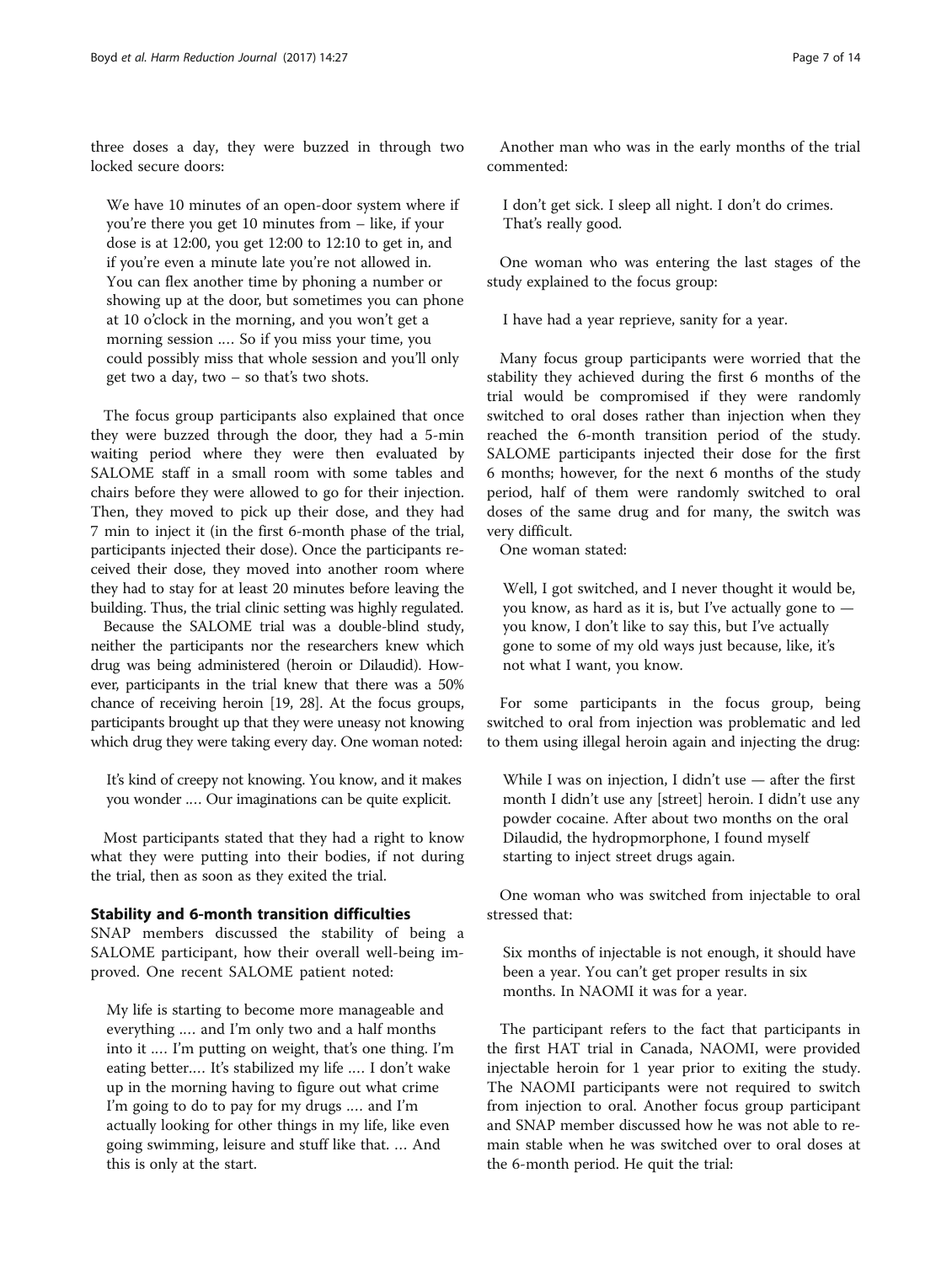I'm not on the program. When I got switched over to oral, I just couldn't make it work. So for all the benefits and things like that that I got from it while I was on the injection side, I've got to say after coming off it it's like walking away from a huge Methadone habit more or less cold turkey and trying to find enough of whatever opiates you can to get better or try to get better.

Another participant stated that:

I was on injection for six months, and then I was told I had to go onto oral. I don't like the oral. It doesn't satisfy me. I still am sick every day.

Another participant concluded that the 6-month transition should not have been enforced and that research participants should have choices:

If I had to write the study over or help them write the study I would have given a bit more choice involved at those six months. I don't think it would have screwed up their — what they wanted to learn out of it, whether Dilaudid actually was a good substitute for injectable Dilaudid compared to injectable heroin, oral heroin or oral Dilaudid.

He ended with this powerful statement:

We want people that use opiates to have a choice .… and part of it [SALOME] runs counter to that objective, that I still don't have choice in this. I'm told what I'm getting and I'm told what I'm doing.

In Canada, research participants who participate in HAT clinical trials have had little choice about the treatment they are offered and the needs expressed by research participants are often ignored. For some research participants in the SALOME trial, the switch from injection to oral doses and the lack of choice about routes of administration were problematic.

# Ruin the science by helping people out

Participants talked about receiving social support while participating in the SALOME trial at Crosstown Clinic two or three times a day over a year. They noted that most of the staff and their doctors at the clinic were very supportive and caring. However, the biggest critique by the participants was that social supports to improve people's lives were not offered by SALOME, especially at the beginning of the trial, because it would, as one participant noted:

Ruin the science by helping people out.

The SALOME trial measured the efficacy of heroin and Dilaudid, and more meaningful supports (educational, legal, employment, and economic) were not included in the study proposal. This was despite the fact that SNAP members pointed to the necessity of such supports when they met with SALOME researchers prior to participating in the new trial. Participants discussed their lack of housing; one participant explained that he lived in an SRO for over 10 years:

I haven't been able to get social housing of any form.

Another participant said that she "lives in a crappy hotel now .… horrible place, bug infested." SALOME had not been able to help her find housing even after 12 months. However, over time, many SNAP members were able, oftentimes with the help of SALOME staff, to find more suitable social housing.

Canadian scholar Dara Culhane made clear in her own research that although health and social science research in the DTES has expanded since the 1990s, the social conditions of people living there remain the same or have even worsened [\[21](#page-13-0)]. It is a tension and an ethical question that shapes every research project conducted with vulnerable and marginalized people/communities in and outside of the DTES.

Other participants explained that they needed more support during and at the end of their participation in the SALOME trial or prior to their transition period. One man expressed that he felt like a "prisoner," because he did not know what would happen to him at the end of 12 months when he was cut off his treatment and began his transition back to conventional treatment. And a woman asked:

What's going to happen to us after, you know?

Another man asked who will "help us out when we finish, you know?"

## Exiting the trial and ethics

As noted above, unlike the NAOMI trial, half of the participants in SALOME were randomly selected for a change in the administration of their dose, from injection diacetylmorphine or hydromorphone to an equivalent oral dose 6 months after entering the trial. Following 12 months of treatment, SALOME patients had 3 months prior to their exit from the study to transition back to conventional treatments, including treatment options that had not worked for them in the past. As SNAP members neared the end of their year in the SALOME trial, they were anxious about their future. Some members had been NAOMI patients and thus had already experienced a tumultuous period following the end of that clinical trial.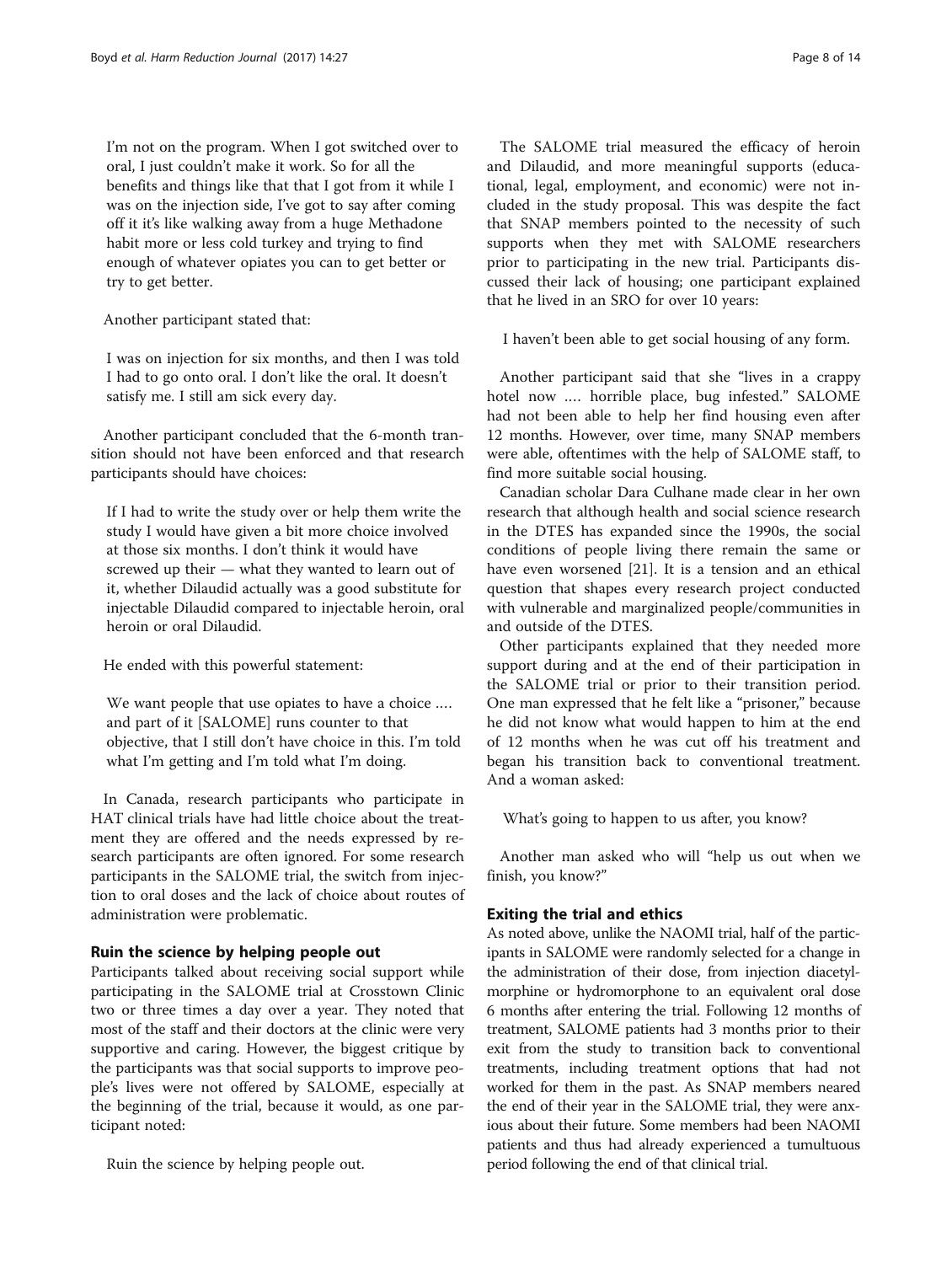Came off of NAOMI and didn't do too well .… [In SALOME] I'm at about 11 months of injection. I've been called in by a doctor and recently told, get prepared for the end because the end is near.

All SALOME patients faced this dilemma because the clinical trial did not include an ethical exit strategy for its patients outside of transitioning to conventional treatments that had failed them in the past. However, SNAP and other advocates, such as VANDU, Portland Hotel Society, and other groups and individuals in BC, advocated for change in SALOME policy. In April 2012, the NPA consulted with Pivot Legal Society in Vancouver to seek support in their quest for HAT. "Pivot's mandate is to use the law to address the root causes of poverty and social exclusion" [[29](#page-13-0)]. Pivot and SNAP collaborated in efforts to inform Providence Health Care Society and other stakeholders of the ethical and legal issues with both the NAOMI and SALOME studies. By early 2013, Providence Health Care Society (PHCS) (BC's public health care provider) and some Crosstown Clinic doctors also began to seek a more feasible exit strategy for research participants when they completed the SALOME trial.

In May 2013, Providence Health Care Society announced that patients exiting SALOME would be temporarily offered Dilaudid at Crosstown Clinic. SNAP members were relieved that they did not have to go back to failed treatment approaches when they exited the trial. But they were also wary of remaining on Dilaudid for any length of time because it is not a licensed drug and it has never been tested long term for maintenance purposes or the treatment of opioid addiction. In contrast, over the last 20 years, numerous international studies demonstrate that heroin-assisted treatment is a proven, effective treatment [[14, 15](#page-12-0), [30](#page-13-0)]. At the time that the focus groups were conducted with SNAP members in 2013, the SALOME trial results were not yet published. Unfortunately, the first, and to date the only, SALOME paper published drawing from the SALOME trial results only provided findings from the first 6 months of participation by patients. Thus, the 2016 SALOME paper did not include findings from the 6 month transition period from injection to oral doses nor the 6-month period following the transition period or the exit period [\[19](#page-13-0)]. After Providence Health Care Society announced that they were considering providing oral hydromorphone for SALOME patients exiting the trial, one participant stated:

The thing is what we have —when they're talking about giving us oral Dilaudid at the end of the study, you know, and offering us that as if it's a big prize — they're offering us a drug that's never been tested on human

beings as a treatment for addiction .… I mean, Dilaudid has been used as a pain medication for many years, but it's never been used as a maintenance drug where they're going to continue for years and years and years and years of using it .… I don't think it has ever been tested.

Because hydromorphone is not licensed for addiction treatment, SNAP members remained concerned about the negative impact the drug may have long term and argued that effective drugs, such as diacetylmorphine, which is proven to be effective long term for the treatment of opioid addiction, were being overlooked by addiction specialists in Canada. Focus group participants also noted that many participants, as noted above, did not thrive on oral doses; injecting their dose was a more stabilizing option for them. Thus, they worried that by providing oral doses of Dilaudid, more participants would suffer unnecessarily.

One woman explained that when she exited the study, she was offered oral Dilaudid, but it did not work for her:

I am doing [street] heroin every day now. I would like to get [legal] injectable heroin long-term. My life was so much better then.

Focus group participants also spoke about the short length of the SALOME trial and the need for a permanent HAT program. One participant noted:

When I read the whole thing, what it really says, Study to Assess Long-term [Opioid Medication Effectiveness] — what do they mean by long-term? There's no long-term in this when they're talking about one year.

Another male participant responded, "Exactly."

The SNAP members who had been research participants in both trials pointed out that much of their frustration and their fears related to not knowing what drug they were prescribed, having no control over the length of their time receiving HAT, and coping with the rigid routine at the clinic. They felt that these issues could have been addressed to better accommodate participant' needs. They also pointed out that early on the SALOME researchers could have taken their recommendations for change more seriously, especially following the group's public forum in November 2011 and the release of their first research report in February 2012. The lack of a feasible exit strategy once again weighed heavily on the focus group participants and all recommended the setting up of a permanent HAT program. SNAP argues that ethical exit strategies and the establishment of permanent HAT programs should have been built into both the NAOMI and SALOME clinical trials.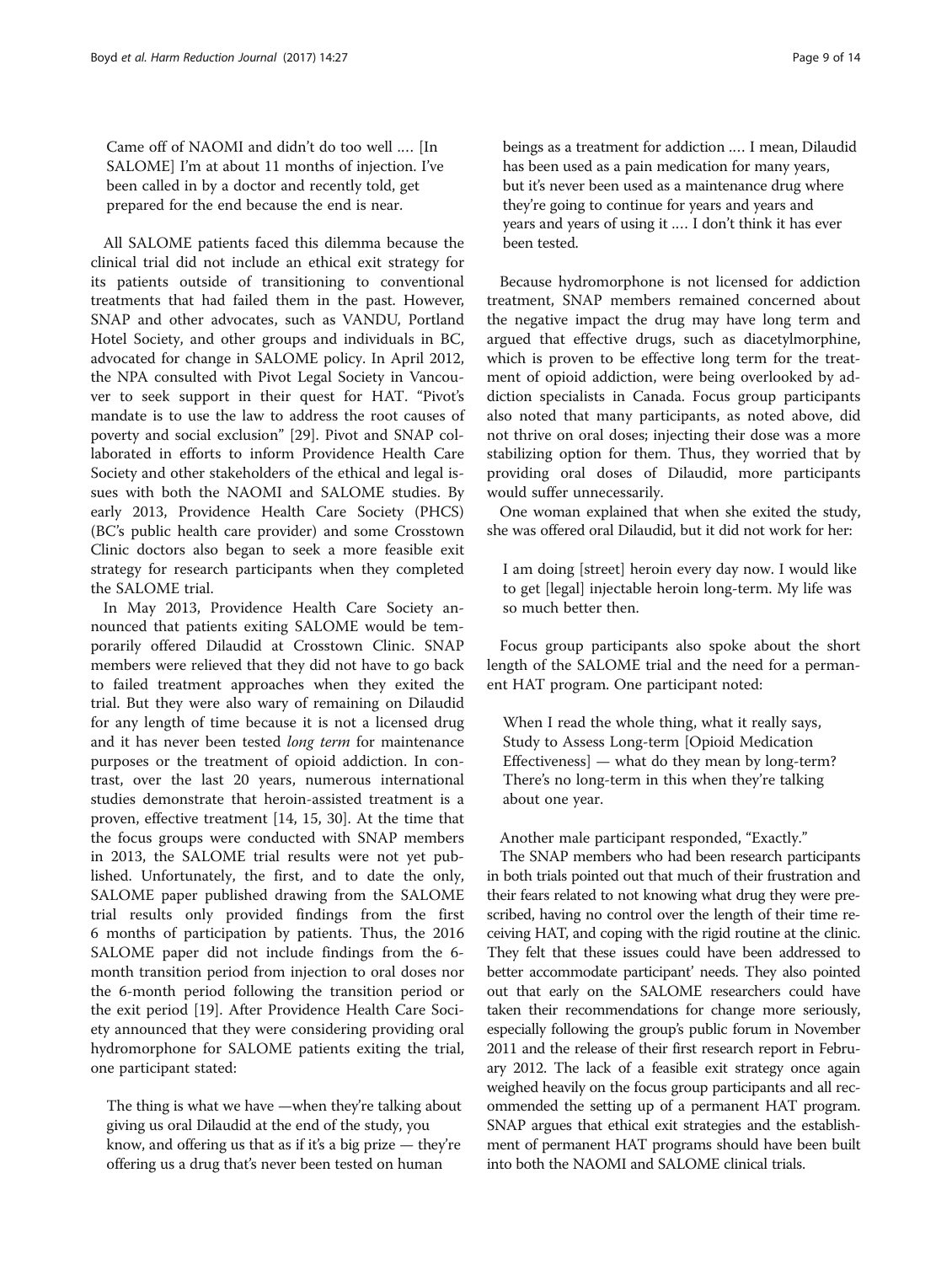# Collective action and the future

During the focus groups, SNAP participants discussed recommendations for future programs and drug policy in general. SNAP members discussed the benefits of a permanent and flexible HAT program.

I think there should be a program I mean, like, why have another stupid, you know, trial thing and that? Because, I mean, Denmark has a program because of NAOMI. Sinful, you know. Why don't we?

If there was a permanent program .… at the person's own speed. Like, if you didn't want to get off the injectable side you could stay in the injectable side .… You know, you should be there [in HAT] until you .… think you can leave. Like, if you want to be on it for five years you should be on it for five years.

The focus group members also spoke about HAT programs around the world, where patients could stabilize and receive treatment without fear of being denied a beneficial medicine.

One participant brought up a larger factor that shapes their lives: drug prohibition or the war on drugs:

The way I look at it is it's not the drug that ever caused me problems; it's the [drug] war on being able to maintain it, you know, like, you have to have eyes in the back of your head, you know. I mean, it's not the drug.

A core goal of SNAP members is to end drug prohibition. They understand that drug prohibition has led to a range of harms including punitive laws that criminalize heroin and other opioids, punitive drug treatment models, and legal and social discrimination against people who use criminalized drugs [\[31](#page-13-0)]. Drug prohibition makes it difficult for alternative treatments such as HAT to be put into place and shapes the lives of the members of SNAP. One member who dropped out of the SALOME trial after a few months because the drug he was prescribed did not work for him stated his life is a lie because of prohibition and the strict regulation of the drugs he needs to be well:

My whole life's a lie to my doctor. I mean, like, I've made up all this bullshit to him so I can get my pills early this week, nah, nah, nah, you know what I mean? And it's all crap.

Another SNAP member said:

I'd say the doctor should have everything in his tool bag and recognize the fact that everyone's different .… what will work for me might not work for you.

Another SNAP member stated that the "powers that be" needed to "smarten up." The member agreed that one way to inform the "powers that be" is as follows:

We've got to get our stories out there, our stories and personalize the thing .… and attach faces, stories and real-life situations to the statistics.

Since December 2011, SNAP (formerly NPA) has fought for the human rights of their members despite the unequal power relations between SALOME researchers and patients. Yet, the voices of SNAP members are collectively powerful:

Can I just add right here .… the biggest thing we've tried to stress from the beginning, is to be independent from the powers that run SALOME. We want to be a patient's voice that's completely a patient's voice. The ethics in any addictions study are difficult to deal with just because of the fact of the population, the difference in the power that's there.

Another man commented that he attends meetings because of what SNAP has accomplished and that the group's advocacy is important to him:

I think I come [to SNAP meetings] because of what the group has accomplished so far. I want to  $-1$ know it can accomplish more .… I just would really, really like to see a heroin treatment program in Vancouver.

His statement recognizes the many dimensions of SNAP's advocacy. This work includes setting up and participating in public forums on HAT, conference presentations, supporting and participating in the launch of a Charter Challenge, reports, journal articles, letter writing campaigns, and meetings with health practitioners, government officials, researchers, the media, and the public. All these initiatives are undertaken by SNAP in an effort to establish permanent HAT programs in Canada (in contrast to clinical trials), to protect the human rights of people who use criminalized drugs and to end drug prohibition. This comment by the participant quoted above provoked the dialogue below about SNAP activism:

P1: These [SNAP] groups, it's the first time in my life I've ever witnessed people, you know, working towards, you know .…

P2: a bunch of fucking junkies got something done. P1: Yeah, I mean, it's not the drug that fucks us up; it's the fucking lifestyle that we wind up living to, you know .… I mean, you know, it's so simple. It's a no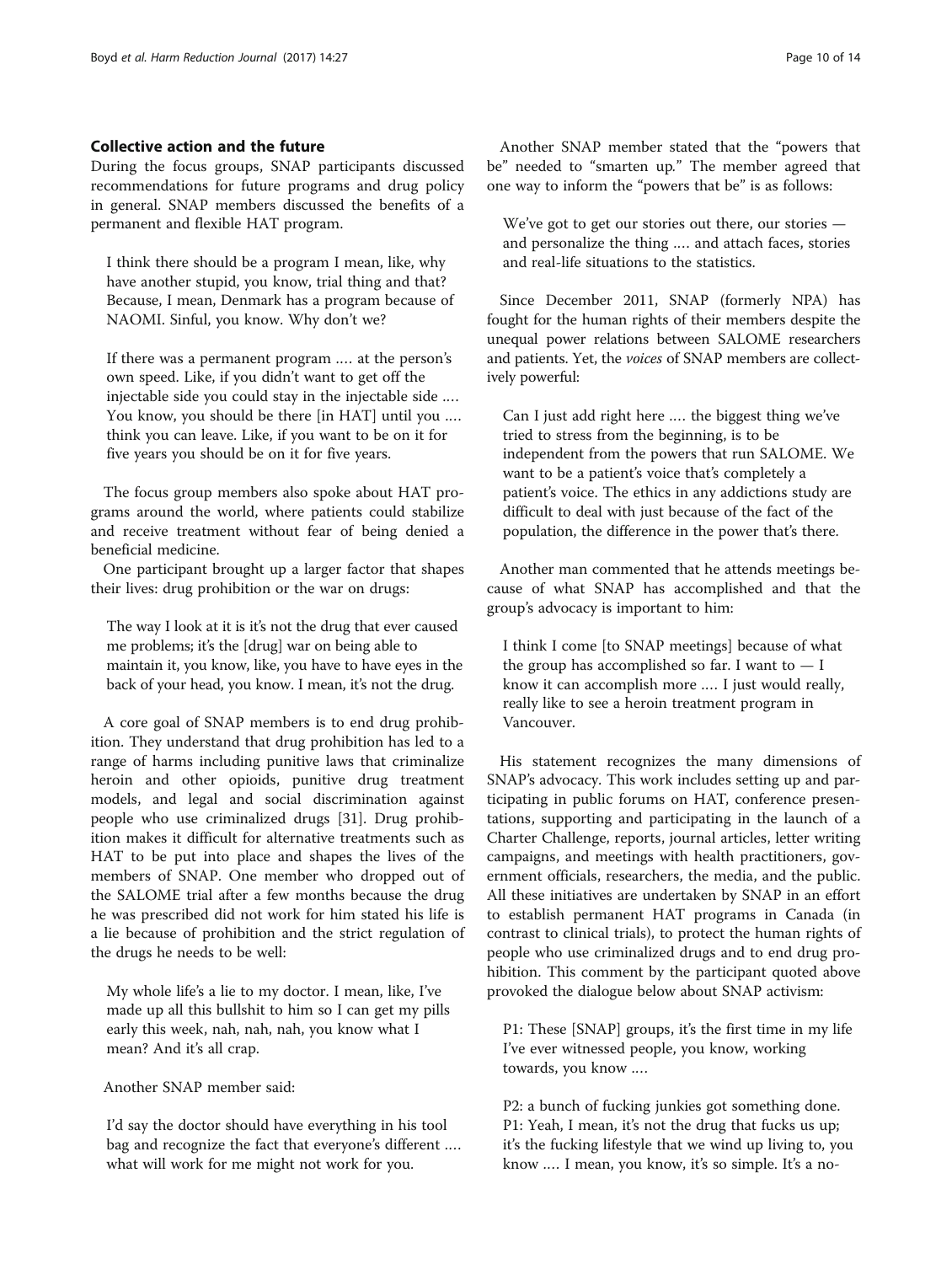brainer, but .… for me to go and tell one person that and hope they listen .… [it] is not going to change anything; the only way anything is going to change is by doing what we're doing.

Marginalized people who use heroin are often framed as a social problem (as addicts, criminals, and pathological). However, members of SNAP understand their lives quite differently. SNAP members are negatively impacted by a range of structural factors, including drug laws and policies stemming from them, policing and criminal justice, gendered violence, colonialism, and neoliberalism. Yet with few resources outside of the support of VANDU, they are activists striving for change. Taking SNAP members' comments to heart, the group continues to challenge the powers that be and to provide its members and the public with alternatives to clinical trials, unethical and punitive drug treatment, and current drug policy.

# **Discussion**

#### Continued advocacy and legal challenge

By 2013, SNAP became hopeful about change stemming from their activism because Pivot Legal Society, Portland Hotel Society, and finally the local health authority, and addiction and ethics specialists supported HAT treatment. Providence Health Care Society and some of their doctors at Crosstown Clinic also understood their plight and with support submitted Special Access Requests for patients who would benefit from HAT after they exited the SALOME trial. The Special Access Programme (SAP) was set up by Health Canada to allow physicians treating patients with serious and life-threatening conditions and, for whom other conventional treatments have failed or are unavailable, to offer a medication that is not otherwise available in Canada.

On September 20, 2013, SNAP members heard that Health Canada approved 16 applications submitted by Crosstown Clinic physicians to the SAP for SALOME participants to receive injectable heroin for 3 months after exiting the trial. However, shortly after the approval, a widely circulated statement by Rona Ambrose, then federal Minister of Health, was sent to the media reprimanding the SAP's decision to approve HAT and stating that the minister would close the "loopholes" in the federal regulations. Drawing from the statement by the Minister of Health, a message was also sent out by the Conservative Party of Canada, titled: "Stop giving heroin to addicts." The message stated: "Drugs like heroin tear families apart, promote criminal behavior, and destroy lives .… drug treatment programs should be focused on ending drug use — not giving illicit drugs to drug addicts" [\[32](#page-13-0)]. These deeply discriminatory words by the then Health Minister and the Conservative Party of Canada's majority government at that time are disturbing because international studies on HAT, the NA-OMI findings, and SNAP/NPA research make clear that providing legally prescribed unadulterated heroin to people addicted to the substance is proven to be beneficial for this small population.

The SAP approved another five HAT requests on September 27, 2013, thus attempting to address the needs of 21 patients. However, on October 3, 2013, the federal government announced the changes to the federal regulations making diacetylmorphine (heroin) a restricted substance under the Food and Drug Act and, thus, no longer available through Health Canada's SAP. On November 13, 2013, five plaintiffs, Dave Murray (the founder and meeting facilitator of SNAP), Douglas Lidstrom, Larry Love, Charles English, and Deborah Bartosch (four of the plaintiffs are long time members of SNAP, all former SALOME patients), along with coplaintiff, Providence Health Care of BC, and their lawyers, filed a constitutional challenge in the BC Supreme Court to overturn the federal government's decision to prevent further Special Access Requests for HAT. They argued that the new federal regulations infringe on the Canadian Charter of Rights and Freedoms for SALOME patients and should be struck down by the courts. Because the Charter case was not scheduled to be heard until the fall of 2016, BC Supreme Court Chief Justice Hinkson granted an injunction in May 2014, until the case could be presented [[33\]](#page-13-0). In the meantime, former SALOME research participants could receive HAT at Crosstown clinic if their SAP application was successful. At Crosstown Clinic in the DTES, around 150 people are now receiving heroin (SAP applicants) or hydromorphone through the interim program (supervised injectable opioid-assisted treatment) [[34\]](#page-13-0).

Another significant event in 2015 also affected SAP applicants and their access to HAT. In the fall of 2015, following a federal election, the Liberal Party of Canada formed a majority government. The former Conservative government, led by Stephen Harper, vehemently opposed HAT and harm reduction initiatives such as supervised injection facilities and had waged a 10-year law and order campaign enacting more punitive drug laws and discriminatory policies. In September 2016, the Liberal government overturned the former government's policy on SAP applications and reinstated the former policy. Thus, physicians on behalf of their patients can submit SAP requests for HAT again, and Crosstown Clinic is hoping to expand in 2017 to allow more patients to receive HAT. Because the old SAP policy was reinstated, the Supreme Court challenge will not be heard.

Today, many SNAP members are receiving HAT or hydromorphone at Crosstown Clinic in the program set up there. However, unlike other HAT patients in programs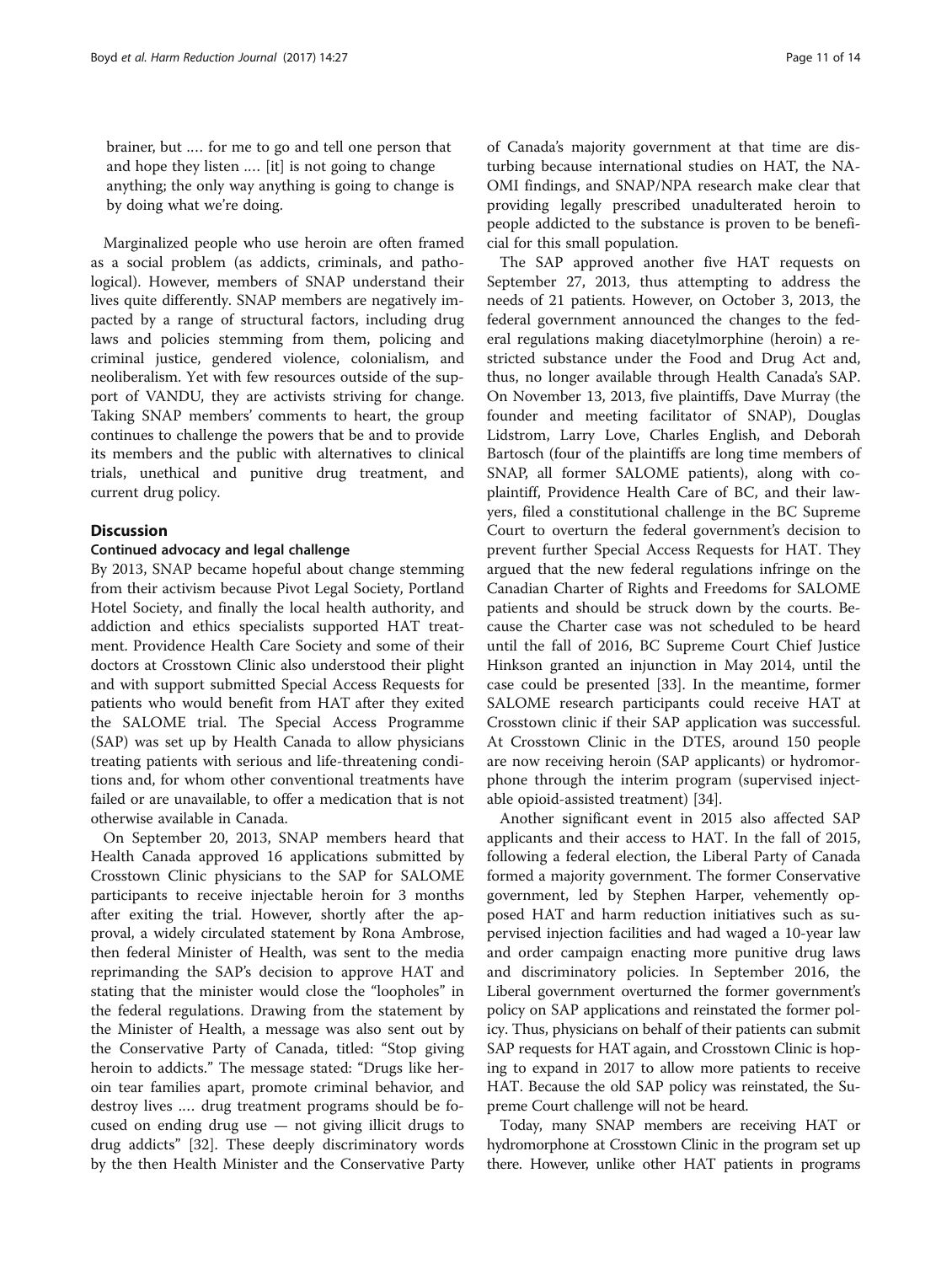around the word, for those receiving HAT in Canada, an initial SAP application was submitted by their physician and approved by Health Canada. Every 6 months, a SAP renewal application must be submitted to Health Canada. In addition, it is a time-consuming process that is fraught with tension for the patients because of the many hurdles to have legal heroin shipped to Canada from Europe, delays by Health Canada, and the possibility that the request will be denied. SNAP is now conducting its third research project to capture the voices of those SNAP members who are now patients in the program at Crosstown Clinic. The stability of being a patient (not a research subject) in a HAT program, even one that was set up as an interim program, has been a positive and life-affirming experience for SNAP members. As well, SNAP members praise Crosstown Clinic staff for their support. They also praise Crosstown Clinic physicians such as Dr. Scott MacDonald and Dr. Cheryl McDermid as unsung heroes, for their compassion in submitting SAP applications for HAT for their patients and for their advocacy of HAT as an effective opioid treatment for those who can benefit. One SNAP member noted that he is thankful that he is a patient in the HAT program at Crosstown Clinic, because it has protected him during the overdose death crisis in BC:

That's why it's time to get more people in [the HAT program], you know, especially with everybody OD-ing on this crap that's out there now .… Fentanyl, yeah. That's scary, you know. I am really thankful I am not out there taking my chances like that."

SNAP continues to advocate for permanent flexible HAT programs and the reclassification of diacetylmorphine, so that physicians in Canada can more easily prescribe it. Internationally, heroin-assisted treatment continues to be advocated for chronic opioid users in numerous countries, including the UK, Switzerland, Denmark, Germany, the Netherlands, and Spain [\[14,](#page-12-0) [30](#page-13-0)].

Of course, the difficulties of setting up permanent HAT programs, unnecessary drug overdose deaths, and the marginalization and criminalization of people who use opiates and other drugs without a prescription are products of drug prohibition. In addition, delays in establishing life-saving harm reduction programs like HAT and the labyrinth of punitive treatment modalities forced on people who use criminalized drugs can only be accomplished under drug prohibition. Sadly, for those most affected, drug prohibition and a reliance on criminal law, abstinence-based treatments, and limited harm reduction programs fail to reduce drug overdose deaths [\[9](#page-12-0), [10](#page-12-0), [31\]](#page-13-0).

# Conclusions

This collaborative study highlights the experiences of SNAP members. All of the SNAP members were research

participants in the SALOME clinical trial conducted in the DTES of Vancouver. Rather than be invisible, SNAP set out to tell their story, about being research subjects in a clinical trial and their advocacy for HAT. Due to the small number of participants in SNAP's research, the findings may not be applicable to other drug user groups or people who are prescribed HAT outside of Canada. However, the findings highlight how participating in the SALOME clinical trial impacted the lives of SNAP members. The SNAP members assert that HAT benefits them and saves lives. In addition, the findings reveal how SNAP member's advocacy for HAT impacts the peer-run group in positive ways.

Some of SNAP's recommendations are reflected in a recent 2017 Coroner's investigation into a fentanyl overdose death of a young man in a treatment centre in BC. The Coroner made 21 recommendations, including the following: "diacetylmorphine and hydromorphone treatment programs for chronic opioid users," supervised consumption sites, and naloxone [[35](#page-13-0)].

In contrast to the cumbersome SAP application process for HAT, described earlier in this article, in April 2017, Health Canada announced a new regulatory process to stem the opioid crisis and other public health emergencies or pandemics in Canada. Health Canada's new process will allow the importation (from approved countries) and use of medications not yet authorized in Canada, such as heroin for HAT. Public health officials will send a request to Health Canada for bulk quantities of the drug. On approval, the medicine will be shipped and made available for the treatment of patients at clinics and other authorized sites.

Given that in 2016 almost 90% of all overdose deaths in BC occurred inside a residence and that no deaths have ever occurred at supervised injection sites or HAT trials in Canada, the establishment of HAT programs together with expanded supervised injection sites is crucial [[2\]](#page-12-0). The Coroner's other recommendations are also crucial, such as the recommendation for expanded access to naloxone. Given the recent findings of the Coroners Service of BC on overdose deaths and fentanyl detected with other substances [[1, 2\]](#page-12-0), there is also a need to scale up other harm reduction programs, including managed alcohol programs, the establishment of stimulant programs for individuals who use cocaine and methamphetamines, and the implementation of programs that allow for more flexibility in the administration of doses, such as injection, oral, smoking, and sniffing. Equally important, representatives from drug user groups should be at the table as new harm reduction programs are envisioned and implemented so that the services meet the needs of those most affected. In addition, peers from drug user groups can support research participants, helping them to negotiate study information and consent forms.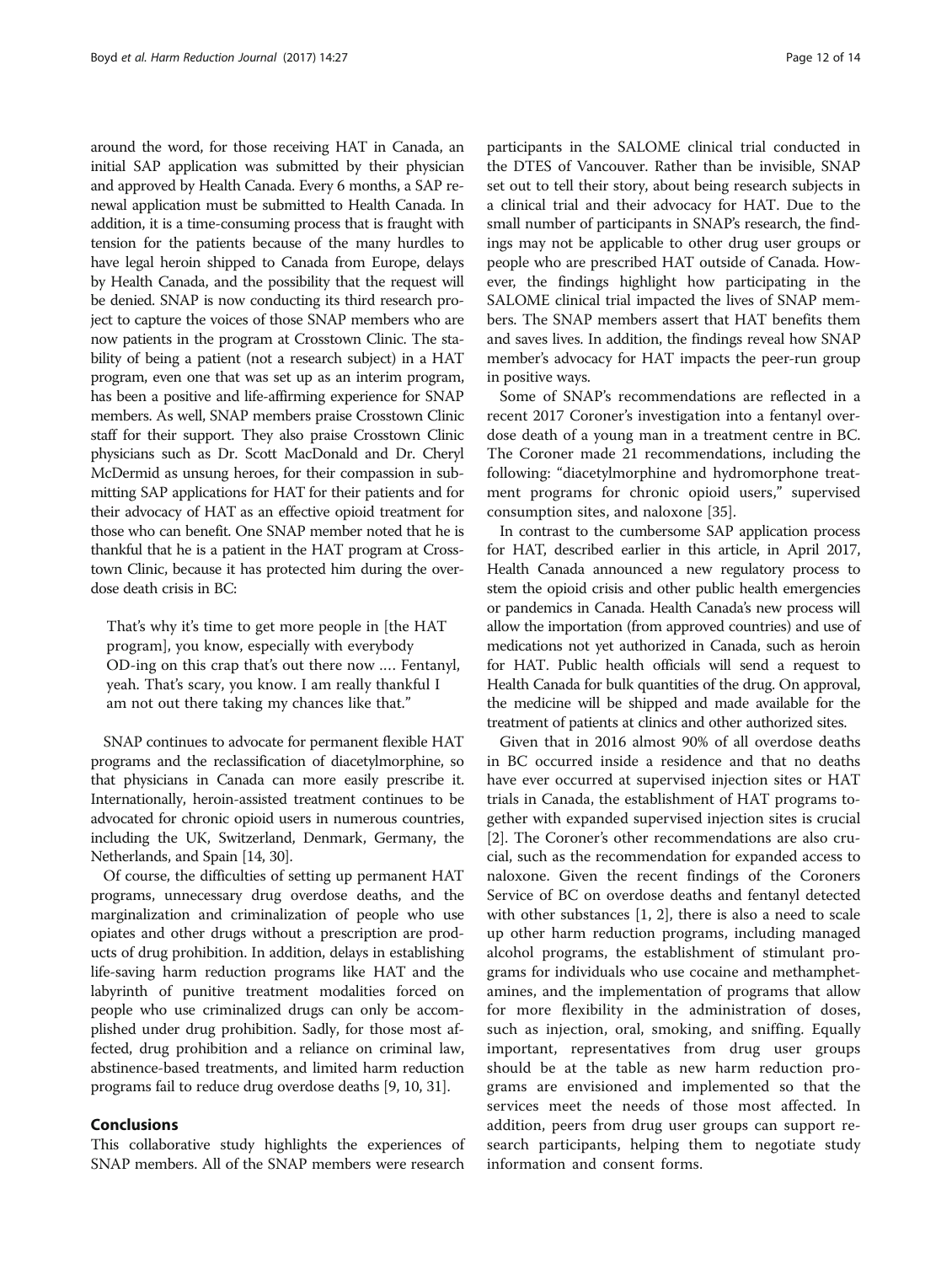<span id="page-12-0"></span>Finally, SNAP calls for the legal regulation of all criminalized drugs. Legal regulation is not the same as a free market approach; rather, it means that depending on the drug in question, diverse regulatory models with attention to human rights, social inclusion, and public health can be applied. This policy change would guarantee that the quality and quantity of all drugs are assured and that social and legal discrimination of people who currently use criminalized drugs ends. Given the overdose crises in and outside of British Columbia today, this might be the right time for a clean break from prohibitionist policy.

Thus, for SNAP, the fight continues.

#### Abbreviations

BC: British Columbia; DTES: Downtown Eastside; HAT: Heroin-assisted treatment; HRJ: Harm Reduction Journal; Le Dain Commission: Canadian Commission of Inquiry into the Non-Medical Use of Drugs; NAFBC: Narcotic Addiction Foundation of British Columbia; NAOMI: North American Opiate Medication Initiative; NPA: NAOMI Patients Association; PHCS: Providence Health Care Society; SALOME: Study to Access Longer-term Opioid Medication Effectiveness; SAP: Special Access Program; SNAP: SALOME/NAOMI Association of Patients; SRO: Single-room occupancy; VANDU: Vancouver Area Network of Drug Users

#### Acknowledgements

We would like to thank Beth Abbott for editing and formatting the article.

#### Funding

The research was partially funded through a grant awarded to Susan Boyd by the Social Science and Humanities Research Council (410-2011-1730). SSHRC had no role in the design of the study, in the collection, analysis, and interpretation of data, and in writing the manuscript.

#### Authors' contributions

SB is the principal investigator. She developed the project in collaboration with SNAP. She coordinated the study and coded, analyzed, and wrote up the study results. DM(a) and SNAP collaborated with the principal investigator in the development of the method and focus groups and gave input into the final draft. DM(b) helped to draft the final manuscript and gave input into the historical background. All authors read and approved the manuscript.

#### About the authors

Susan Boyd, PhD, is a Distinguished Professor in the Faculty of Human and Social Development at the University of Victoria. She is a drug policy researcher, community activist, and author of a number of books and articles on drug policy. Her most recent book is titled: Busted: An illustrated history of drug prohibition in Canada.

Dave Murray is the founder and facilitator of the SALOME/NAOMI Association of Patients (SNAP) (formerly the NAOMI Patients Association (NPA)) and volunteer at Vancouver Area Network of Drug Users (VANDU). Dave is also a board member of the Downtown Eastside Neighbourhood Council, BC Yukon Association of Drug War Survivors, and PIVOT Legal Society, a former board member of Pacific Hepatitis C Network, and former Acting Secretary for the Canadian Association of People who use Drugs. SALOME/NAOMI Association of Patients (SNAP) is an independent peer-run group who meet weekly at the Vancouver Area Network of Drug Users (VANDU). All members were participants in NAOMI or SALOME heroinassisted treatment trials in the Downtown Eastside of Vancouver, BC, Canada. Donald MacPherson, formerly the drug policy coordinator for the City of Vancouver, is the director of the Canadian Drug Policy Coalition and the author of a number of articles on drug policy and co-author of: Raise Shit!; Social Action Saving Lives and More Harm than Good: Drug Policy in Canada.

#### Competing interests

The authors declare that they have no competing interests.

#### Consent for publication

Not applicable.

#### Ethics approval and consent to participate

Ethics approval was from the University of Victoria, Victoria, BC, CANADA. File: 11-052 and File: 16-139

#### Publisher's Note

Springer Nature remains neutral with regard to jurisdictional claims in published maps and institutional affiliations.

#### Author details

<sup>1</sup> Faculty of Human and Social Development, University of Victoria, Victoria, BC V8W 2Y2, Canada. <sup>2</sup>c/o VANDU, 380 East Hastings Street, Vancouver, BC V6A 1P4, Canada. <sup>3</sup>Canadian Drug Policy Coalition, Centre for Applied Research in Mental Health and Addictions, Simon Fraser University, #2400 - 515 West Hastings Street, Vancouver, BC V6B 5K3, Canada.

#### Received: 24 March 2017 Accepted: 5 May 2017 Published online: 18 May 2017

#### References

- 1. Coroners Service of British Columbia. Fentanyl-detected illicit drug overdose deaths (2012 to 2016). Burnaby: Coroners Service of British Columbia; 2016. [http://www2.gov.bc.ca/gov/content/safety/public-safety/death](http://www2.gov.bc.ca/gov/content/safety/public-safety/death-investigation/statistical-reports)[investigation/statistical-reports](http://www2.gov.bc.ca/gov/content/safety/public-safety/death-investigation/statistical-reports). Accessed 5 Jan 2017.
- 2. Coroners Service of British Columbia. Illicit drug overdose deaths in BC, January 1, 2007–March 31, 2017. Burnaby: Coroners Service of British Columbia; 2017. [http://www2.gov.bc.ca/gov/content/safety/public-safety/](http://www2.gov.bc.ca/gov/content/safety/public-safety/death-investigation/statistical/illicit-drug.pdf) [death-investigation/statistical/illicit-drug.pdf.](http://www2.gov.bc.ca/gov/content/safety/public-safety/death-investigation/statistical/illicit-drug.pdf) Accessed 5 May 2017.
- 3. Woo A. Ottawa mulls unconventional B.C.—style therapies for opioid addiction. Globe and Mail. 2017. [http://www.theglobeandmail.com/news/](http://www.theglobeandmail.com/news/british-columbia/ottawa-mulls-bc-style-therapies-for-opioid-addiction/article33681601/) [british-columbia/ottawa-mulls-bc-style-therapies-for-opioid-addiction/](http://www.theglobeandmail.com/news/british-columbia/ottawa-mulls-bc-style-therapies-for-opioid-addiction/article33681601/) [article33681601/](http://www.theglobeandmail.com/news/british-columbia/ottawa-mulls-bc-style-therapies-for-opioid-addiction/article33681601/). Accessed 19 Jan 2017.
- 4. Boyd S, NAOMI Patients Association. Yet they failed to do so: recommendations based on the experiences of NAOMI research survivors and a call for action. Harm Reduction J. 2013;10(6):1–13.
- 5. Paulus I, Halliday R. Rehabilitation and the narcotic addict: results of a comparative methadone withdrawal program. Can Med Assoc J. 1967;96:655–9.
- 6. Commission of Inquiry into the Non-Medical Use of Drugs. Final report. Ottawa: Information Canada; 1973.
- 7. Giffen P, Endicott S, Lambert S. Panic and indifference: the politics of Canada's drug laws. Ottawa: Canadian Centre on Substance Abuse; 1991.
- 8. City of Vancouver. Downtown Eastside (DTES) local area profile 2012. 2012. p. 21. April 2017. [http://www.vancouver.ca/dtesplan.](http://www.vancouver.ca/dtesplan)
- 9. Boyd S, MacPherson D, Osborn B. Raise shit! Social action saving lives. Fernwood: Halifax; 2009.
- 10. Campbell L, Boyd N, Culbert L. A thousand dreams: Vancouver's Downtown Eastside and the fight for its future. Vancouver: Greystone Books; 2009.
- 11. Cain V. The report of the task force into illicit narcotic overdose deaths in British Columbia. British Columbia Office of the Chief Coroners. Ministry of Attorney General.: Burnaby; 1994.
- 12. Haysom B. NDP MP is backing free-heroin proposal. Vancouver Sun. 12 Aug 1998. In: Boyd S, MacPherson D, Osborn B, editors. Raise shit! Social action saving lives. Fernwood: Halifax; 2009. p. 98.
- 13. MacPherson D. A framework for action: a four-pillar approach to drug problems in Vancouver. Vancouver: City of Vancouver; 2001. [http://donaldmacpherson.ca/](http://donaldmacpherson.ca/publications/four-pillars-drug-strategy) [publications/four-pillars-drug-strategy.](http://donaldmacpherson.ca/publications/four-pillars-drug-strategy) Accessed 10 Jan 2017.
- 14. Blanken P, et al. Heroin-assisted treatment in the Netherlands: history, findings, and international context. Eur Neuropsychopharmacol. 2010;20 Suppl 2:105–58.
- 15. NAOMI Study Team. Reaching the hardest to reach—treating the hardestto-treat. Vancouver: NAOMI Study Team; 2008. [http://www.chumontreal.qc.](http://www.chumontreal.qc.ca/sites/default/files//documents/Media/PDF/081017-resume-resultats-etude.pdf) [ca/sites/default/files//documents/Media/PDF/081017-resume-resultats-etude.](http://www.chumontreal.qc.ca/sites/default/files//documents/Media/PDF/081017-resume-resultats-etude.pdf) [pdf](http://www.chumontreal.qc.ca/sites/default/files//documents/Media/PDF/081017-resume-resultats-etude.pdf). Accessed 25 Sept 2015.
- 16. World Medical Association. Declaration of Helsinki—ethical principles for medical research involving human subjects (and subsequent amendments). 1964. [http://www.wma.net/en/30publications/10policies/b3/.](http://www.wma.net/en/30publications/10policies/b3/) Accessed 27 Jan 2017.
- 17. World Health Organization & UNAIDS. Ethical engagement of people who inject drugs in HIV prevention trial. 2011. [http://www.unaids.org/sites/](http://www.unaids.org/sites/default/files/media_asset/20110429-Ethical-engagement-people-inject-drugs-HIV-prevention-trials_en_0.pdf)